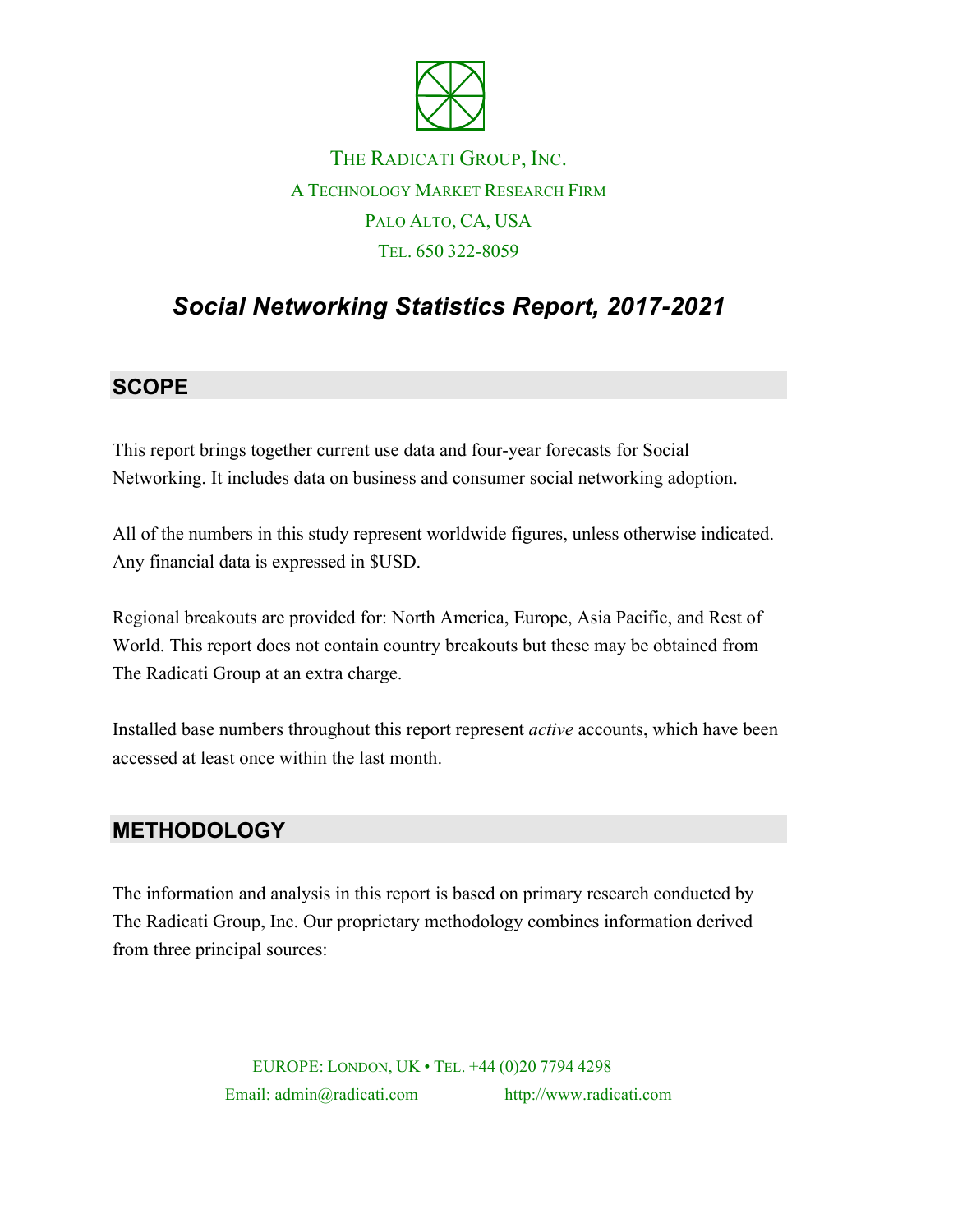- a. Our Worldwide Database which tracks user population, seat count, enterprise adoption and IT use from 1993 onwards.
- b. Surveys conducted on an on-going basis in all market areas which we cover.
- c. Market share, revenue, sales and customer demand information derived from vendor briefings.

Forecasts are based on historical information as well as our in-depth knowledge of market conditions and how we believe markets will evolve over time.

Finally, secondary research sources have also been used, where appropriate, to crosscheck all the information we collect. These include company annual reports and other financial disclosures, industry trade association material, published government statistics and other published sources.

Our research processes and methodologies are proprietary and confidential.

#### **EXECUTIVE SUMMARY**

- Social Networking continues to see strong growth with both consumer and business users. However, consumers still make up the great majority of worldwide social networking accounts. The number of Consumer social networking sites continues to mushroom and attract a growing number of users.
- Unlike the business world where we expect to see growing federation across social networks, and therefore a reduction in the number of accounts over time, in the consumer space we expect social networks to remain isolated and focused on growing their own user bases rather than providing federation, thus leading to a growing number of accounts per user.
- Many business users are still unsure how to use social networking in a business context and are not completely comfortable with the openness it provides. This is a "culture" issue rather than a technology issue, and over the next four years we expect to see business users on a worldwide basis to become more comfortable with social networking.

Copyright  $\odot$  February 2017 The Radicati Group, Inc. Reproduction Prohibited 2